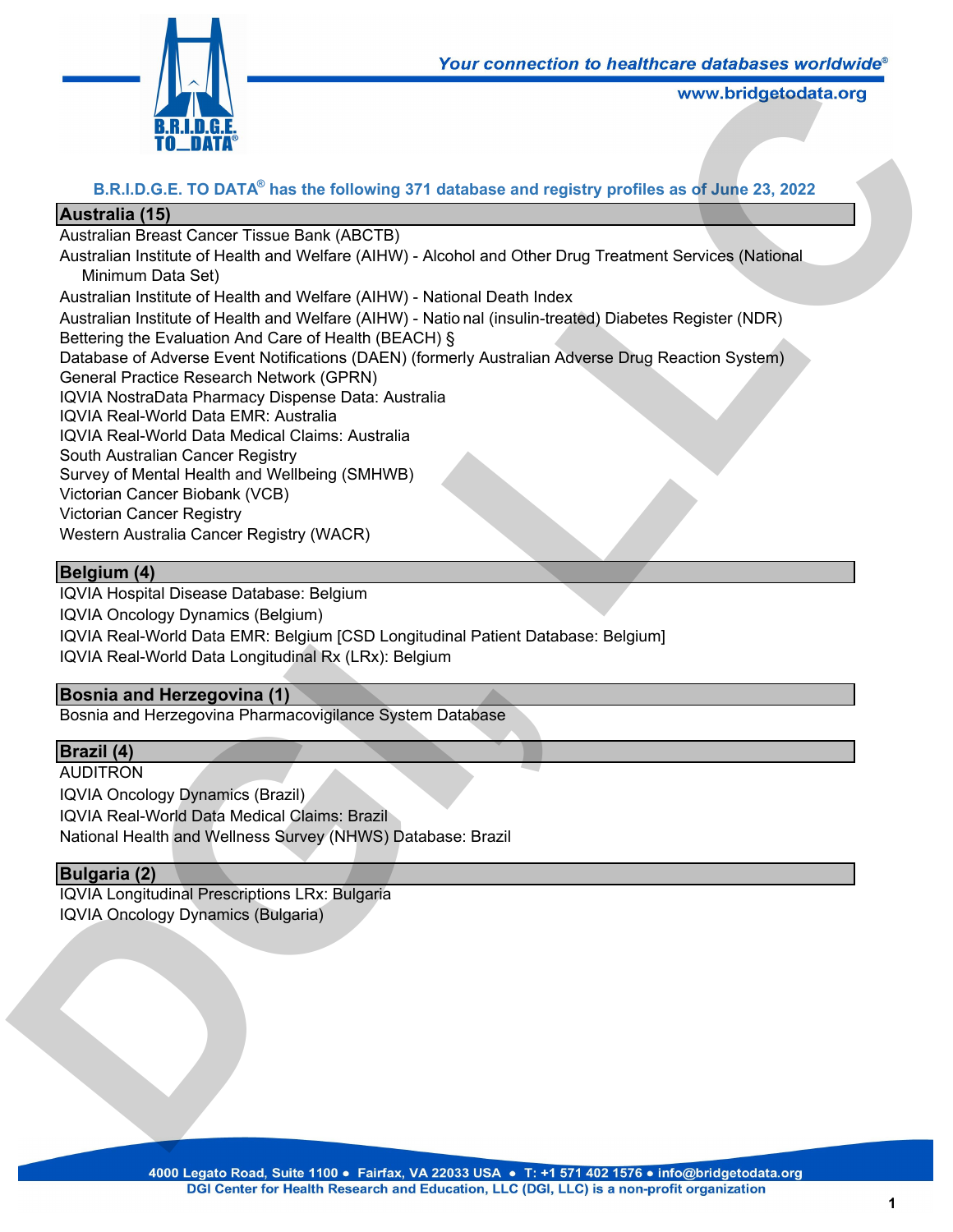

# **Canada (26)** CAMCCO Repository Canadian Mother-Child Cohort Active Surveillance Initiative (CAMCCO) Canadian Adverse Events Following Immunization Surveillance System (CAEFISS) Canadian Cancer Registry (CCR) Canadian Community Health Survey (CCHS) Canadian Health Measures Survey (CHMS) Discharge Abstract Database (DAD) IMS LifeLink® MedMap § IQVIA Real-World Data Adjudicated Claims: Canada IQVIA Real-World Data EMR: Canada IQVIA Real-World Data Longitudinal Patient Data - Pharmacy: Canada Manitoba Population Health Research Data Repository: Bone Mineral Density Database (BMD) Manitoba Population Health Research Data Repository: Burns Registry Manitoba Population Health Research Data Repository: Cancer Registry and Treatment Manitoba Population Health Research Data Repository: CENSUS Database Manitoba Population Health Research Data Repository: Drug Database (DPIN) Manitoba Population Health Research Data Repository: Emergency Department Information System (EDIS) Manitoba Population Health Research Data Repository: Health Insurance Registry Manitoba Population Health Research Data Repository: Home Care Manitoba Population Health Research Data Repository: Hospital Abstracts Database (HAD) Manitoba Population Health Research Data Repository: Long Term Care Utilization Manitoba Population Health Research Data Repository: Manitoba Immunization Monitoring System (MIMS) Manitoba Population Health Research Data Repository: Medical Services Database (MSD) Manitoba Population Health Research Data Repository: Mental Health Management Information System (MHMIS) National Population Health Survey (NPHS) Quebec Cancer Registry (Le Registre québécois du cancer - RQC) Saskatchewan Health, Multiple Linkable Population Databases **Law Connection to healthcare dialogues worntwide**<br> **Law Connection Constantine (CAMCCO)**<br>
Active Surveillance System (CAEFISS)<br>
Active Surveillance System (CAEFISS)<br>
2: Burns Registry<br>
2: Cancer Registry and Treatment<br>
2:

# **China (8)**

China Health and Nutrition Survey (CHNS) IQVIA Oncology Dynamics (China) National Central Cancer Registries National Health and Wellness Survey (NHWS) Database: China PatientsMap Shanghai Food and Drug Administration (FDA) Elderly Population Health Survey Database Shanghai Food and Drug Administration (FDA) Hospital Medical Record Database Shanghai Spontaneous Adverse Drug Reaction (ADR) Reporting Database Manitoba Population Health Research Data Repository: Mental Health Manage<br>
(MHMIS)<br>
2 (Member Cancer Registry (Le Registre québécois du cancer - RQC)<br>
Saskatchewan Health, Multiple Linkable Population Databases<br> **China (8)** 

### **Croatia (1)**

Croatian PV Database (Halmed PV DB)

# **Czech Republic (1)**

IQVIA LRx Claims: Czech Republic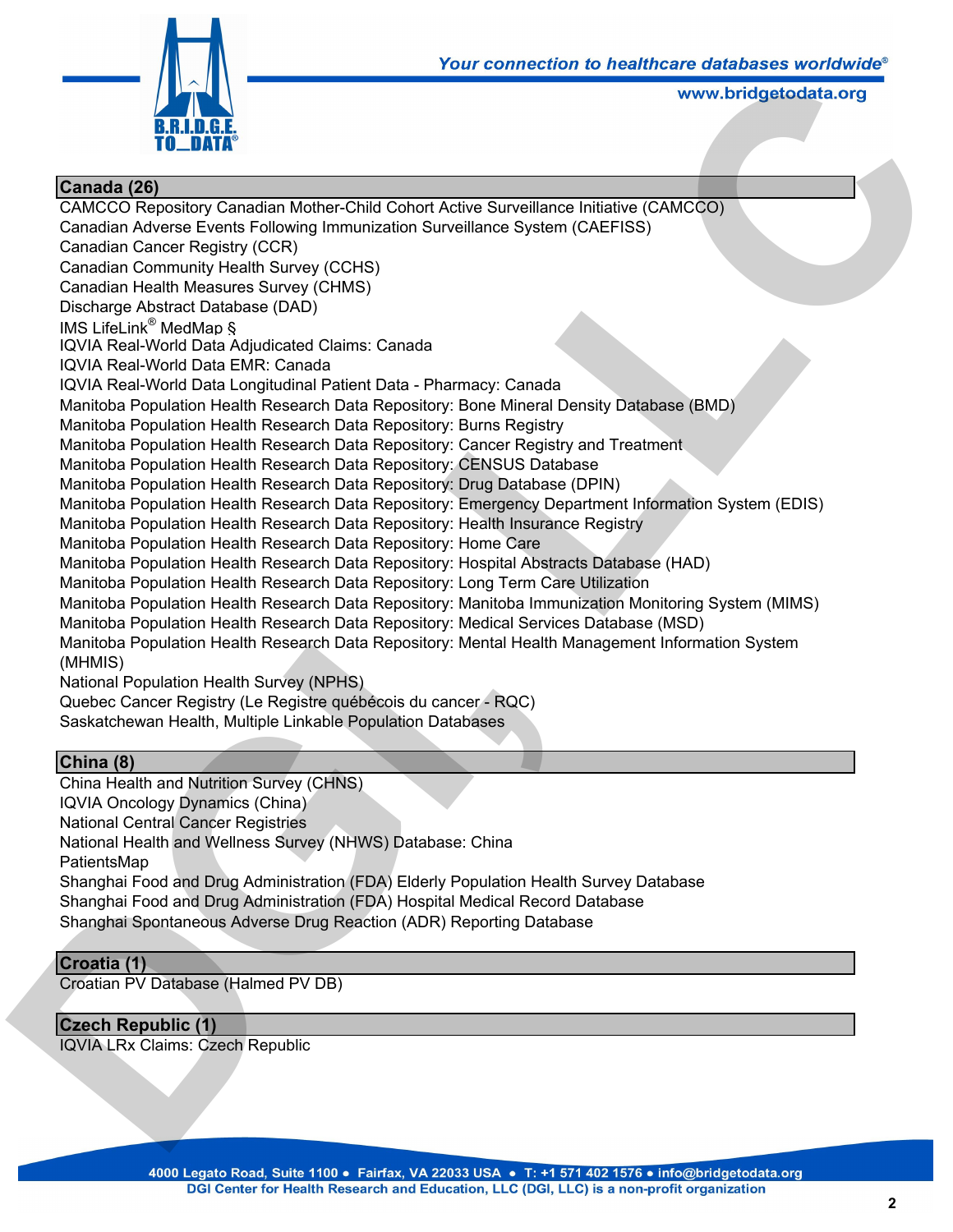

## **Denmark (5)**

Aarhus University Prescription Database § Danish Cancer Registry Medicinal Product Register at Statistics Denmark Nordic Cancer Registries Database (NORDCAN) Odense University Pharmacoepidemiologic Database (OPED)

# **Egypt (1)**

Egypt National Population-based Cancer Registry (NPCR)

# **Estonia (5)**

Estonian Abortion Registry Estonian Cancer Registry Estonian Cause of Death Registry Estonian Health Insurance Fund (EHIF) Prescription Database Estonian Medical Birth Registry Four connection to healthcare diabases worldwide<br>www.bridgetodata.org<br>(OPED)<br>Database<br>all Hospital Discharge Register (FHDR)]

# **Faroe Islands (1)**

Faroese Cancer Registry

# **Finland (7)**

Care Register for Health Care [formerly Finnish National Hospital Discharge Register (FHDR)] Finnish Cancer Registry Finnish Medical Birth Registry Finnish National Infectious Diseases Register (NIDR) \*\* Finnish Register of Visual Impairment IQVIA Real-World Data Prescription Dynamics (Finland) National Institute for Health and Welfare Finland (THL) Register of Induced Abortions \*\*

### **France (18)**

AUDIPOG Cerner Enviza Cancerology COhort in Lung Transplantation (COLT) Enquête Santé et Protection Sociale (ESPS) - Health, Health Care and Insurance Survey § Evaluation chez la Femme Enceinte des MEdicaments et de leurs RISque (EFEMERIS) French Birth Defect Registry (REMERA) French Communicable Diseases Computer Network (FCDN - The Sentinel Network) French Cystic Fibrosis Patient Registry The French Multiple Sclerosis Registry [Observatoire français de la sclérose en plaques – OFSEP] The French Pharmacovigilance System Database IQVIA Oncology Dynamics (France) IQVIA Real-World Data Diabetes Enriched EMR: France [QuintilesIMS Diabetes Cohort] IQVIA Real-World Data EMR Disease Analyzer: France IQVIA Real-World Data EMR LRx: France IQVIA Real-World Data Longitudinal Rx (LRx): France Paris Registry of Congenital Malformations Programme de Médicalisation des Systèmes d'Information (PMSI; French Medico-administrative Database) Finnish Madianal Infectious Diseases Register (NIDR) \*\*<br>Finnish Madianal Infectious Diseases Register (NIDR) \*\*<br>Finnish Madianal Infectious Diseases Register (NIDR) \*\*<br>Finnish Medical Birth Register of Visual Impairment<br>IQ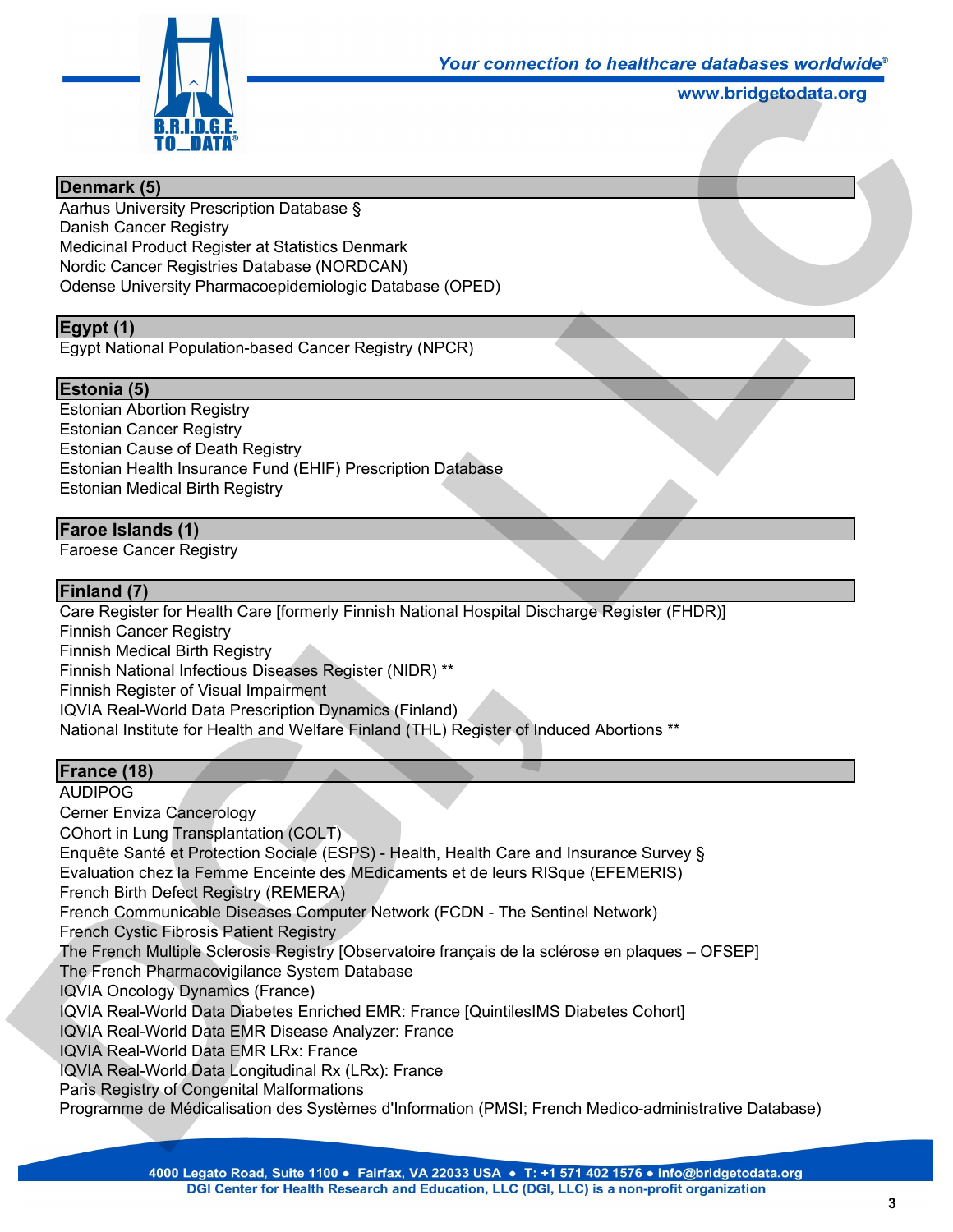

# **Germany (13)**

ADOReg / DeCOG Arzneimittelsicherheit in der Psychiatrie - Drug Safety Program in Psychiatry (AMSP) § CSD Longitudinal Patient Database: Germany § European Registry of Severe Cutaneous Adverse Reactions (RegiSCAR) German Centre for Cancer Registry Data (ZfKD) German Health Risk Institute (HRI) Database § German In Vitro Fertilization Registry (Deutsches IVF-Register - D $\cdot$ I $\cdot$ R $^{\circledast})$ The German Pharmacoepidemiological Research Database (GePaRD - BIPS database) IQVIA Disease Analyzer: Germany IQVIA Oncology Dynamics (Germany) IQVIA Real-World Data Longitudinal Rx (LRx): Germany National Health and Wellness Survey (NHWS) Database: Germany PsoBest Registry Four connection to healthcare diabases worldwide<br>www.bridgetodata.org<br>Program in Psychiatry (AMSP) §<br>actions (RegiSCAR)<br>Register - D·I·R<sup>®</sup>)<br>abase (GePaRD - BIPS database)<br>ny<br>program in Experiment of the Section of the Sec

# **Hungary (3)**

Hungarian Case-Control Surveillance of Congenital Abnormalities (HCCSCA) Hungarian Congenital Abnormality Registry (HCAR) IQVIA LifeLink: Hungary

### **Iceland (5)**

Icelandic Birth Registry Icelandic Cancer Registry National Causes of Death Register National Patient Registry (NPR) The Prescription Medicines Register (PMR) Exercision Cancer Registry<br>
National Cancer Registry<br>
National Patient Registry (NPR)<br>
The Prescription Medicines Register (PMR)<br> **India (2)**<br>
Computerized Database for ADR Reporting<br>
District Level Household and Facility

#### **India (2)**

Computerized Database for ADR Reporting District Level Household and Facility Survey (DLHS)

#### **Iran (1)**

Tabriz Registry of Congenital Anomalies (TROCA)

#### **Ireland (1)**

IQVIA LRx Treatment Dynamics: Ireland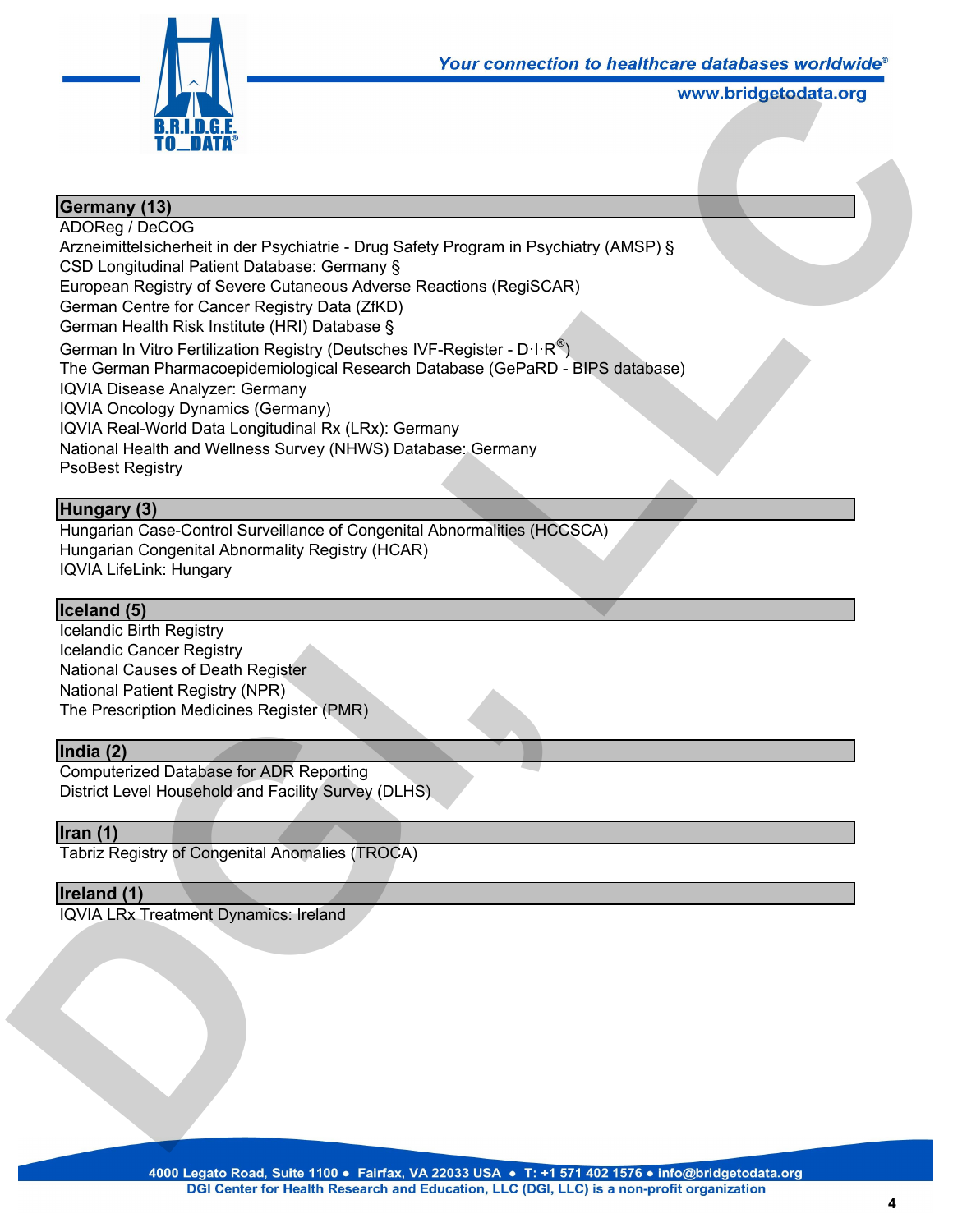

### **Israel (17)**

Clalit Health Services Computerized Database Israel National Cancer Registry (INCR) Maccabi Healthcare Services (MHS) Cancer Register Maccabi Healthcare Services (MHS) Cardiovascular Registry Maccabi Healthcare Services (MHS) Chronic Kidney Disease (CKD) Registry Maccabi Healthcare Services (MHS) Chronic Obstructive Pulmonary Disorder (COPD) Registry Maccabi Healthcare Services (MHS) Clinical Database Maccabi Healthcare Services (MHS) Cognitive Disorders Registry Maccabi Healthcare Services (MHS) Diabetes Registry Maccabi Healthcare Services (MHS) HCV Registry Maccabi Healthcare Services (MHS) Home Care Registry Maccabi Healthcare Services (MHS) Hypertension Registry Maccabi Healthcare Services (MHS) Infertility Registry Maccabi Healthcare Services (MHS) Osteoporosis Registry Maccabi Healthcare Services (MHS) Severe Mental Illnesses Registry Maccabi Healthcare Services (MHS) Warfarin Treatment Registry Maccabi Healthcare Services (MHS) Weight Disorders Registry **Leads Comection to healthcare diabases worntwide**<br>
www.bridgetodata.org<br>
Disease (CKD) Registry<br>
Wive Pulmonary Disorder (COPD) Registry<br>
are Registry<br>
y<br>
stry<br>
Ligistry<br> *L*<br> *C*<br> *L*<br> **C**<br> **Ligistry**<br> **Ligistry**<br> **Ligis** 

# **Italy (10)**

Gruppo Italiano di Farmacovigilanza nell Anziano - Italian Group of Pharmacoepidemiology in the Elderly (GIFA)

IQVIA LRx LifeLink Treatment Dynamics: Italy

IQVIA Oncology Dynamics (Italy)

IQVIA Real-World Data EMR: Italy [CSD Longitudinal Patient Database: Italy]

IQVIA Real-World Data Therapy area-specific: Italy

Italian Spontaneous Reporting System

National Health and Wellness Survey (NHWS) Database: Italy

Pedianet

Psoriasis Network in Europe (PSONET) Database

Sistema Informativo Sanitario Regionale Database - Lombardy Region Health Care Information System (SISR) IQVIA Oncology Dynamics (Italy)<br>IQVIA Real-World Data EMR: Italy] (CSD Longitudinal Patient Database: Italy]<br>IQVIA Real-World Data Therapy area-specific: Italy<br>Italian Spontaneous Reporting System<br>National Health and Welln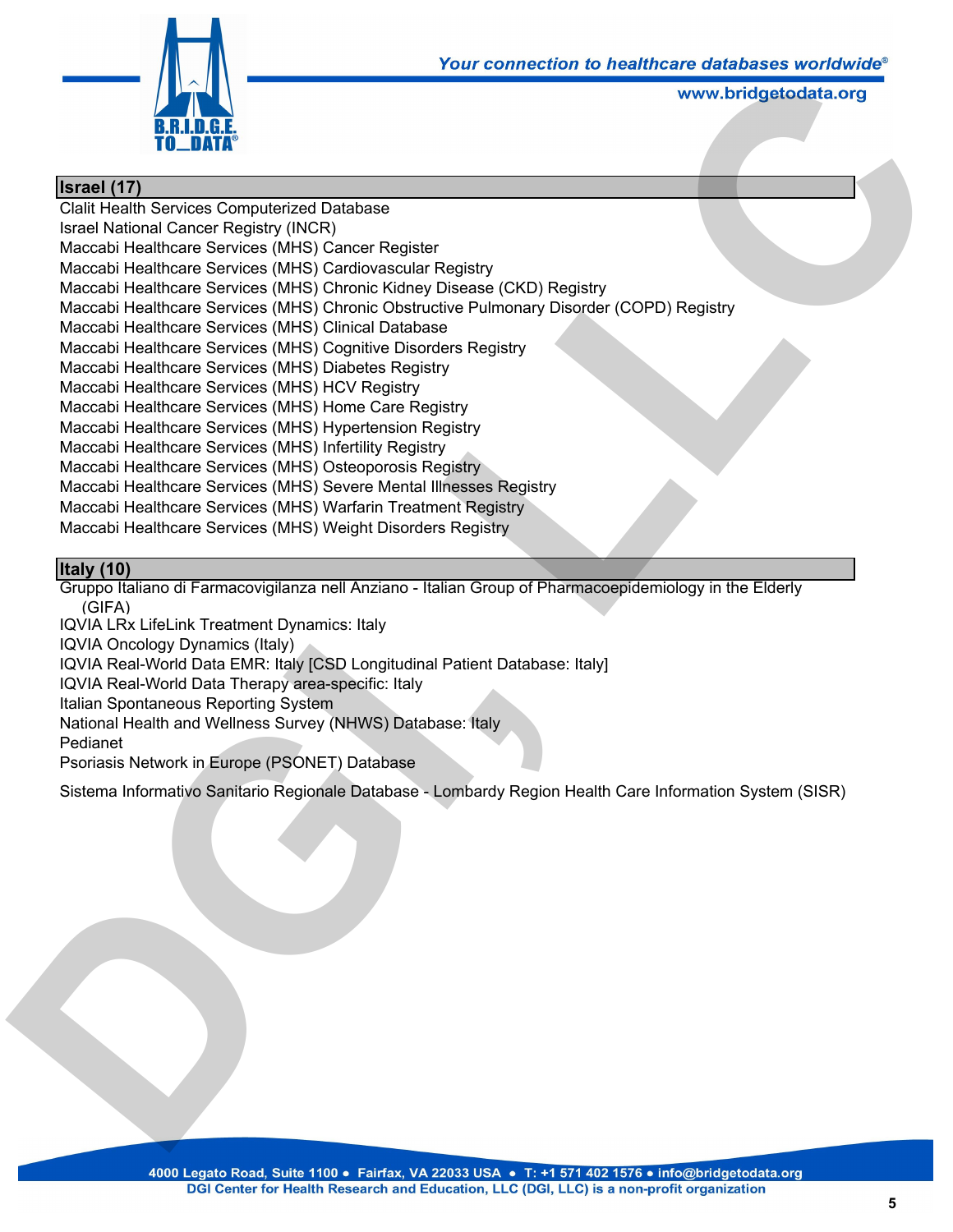

# **Japan (19)**

Antihyperlipidemic Drug Use-Results Survey Database § Antihypertensive Drug Use-Results Survey Database § Clinical Data Warehouse of Osaka University Hospital IQVIA Oncology Dynamics (Japan) IQVIA Real-World Data LRx (formerly NPA): Japan IQVIA Real-World Data Medical Claims: Japan Japan Medical Data Center**®** (JMDC) National Claims Database Japan Nosocomial Infections Surveillance System (JANIS) Japan Nurses' Health Study Japanese Breast Cancer Registry Japanese Association of Cancer Registries (JACR) Liver Cancer Registry Medical Data Vision (EBM Provider<sup>®</sup>) Health Insurance Association Database (Japan) Medical Data Vision (EBM Provider<sup>®</sup>) Hospital-Based Database (Japan) MinaCare Database National Health and Wellness Survey (NHWS) Database: Japan Nihon Chouzai Pharmacy Claims Database PatientsMap Registry of the Japanese Society of Lung and Heart-Lung Transplantation **Kazakhstan (1)** IQVIA LRx: Kazakhstan Four connection to healthcare diabases worldwide<br>www.bridgetodata.org<br>e §<br>S<br>Batabase<br>e Association Database (Japan)<br>Database (Japan)<br>Database (Japan)<br>se: Japan

### **Malta (1)**

Malta Congenital Anomalies Register (MCAR)

### **Mexico (2)**

IQVIA Oncology Dynamics (Mexico) Registro Mexicano de Síndromes Coronarios Agudos - Mexican Registry of Acute Coronary Syndromes (RENASICA)

### **Namibia (1)**

Namibia National Cancer Registry (NNCR)

### **Netherlands (7)**

Achmea Health Database (AHD) (formerly Agis Health Database) § Integrated Primary Care Information Database (IPCI) InterAction Database (IADB.nl) IQVIA Xtrend LRx: Netherlands Netherlands Cancer Registry Netherlands Institute for Health Services Research (NIVEL) Primary Care Database (NPCD) PHARMO Database Network **Malta (1)**<br>
Malta Congenital Anomalies Register (MCAR)<br> **DGIVIA** Oncology Dynamics (Mexico)<br>
Registro Mexican de Sindromes Coronarios Agudos - Mexican Registry of Act<br>
(RENASICA)<br> **Namibia (1)**<br> **Namibia National Cancer R**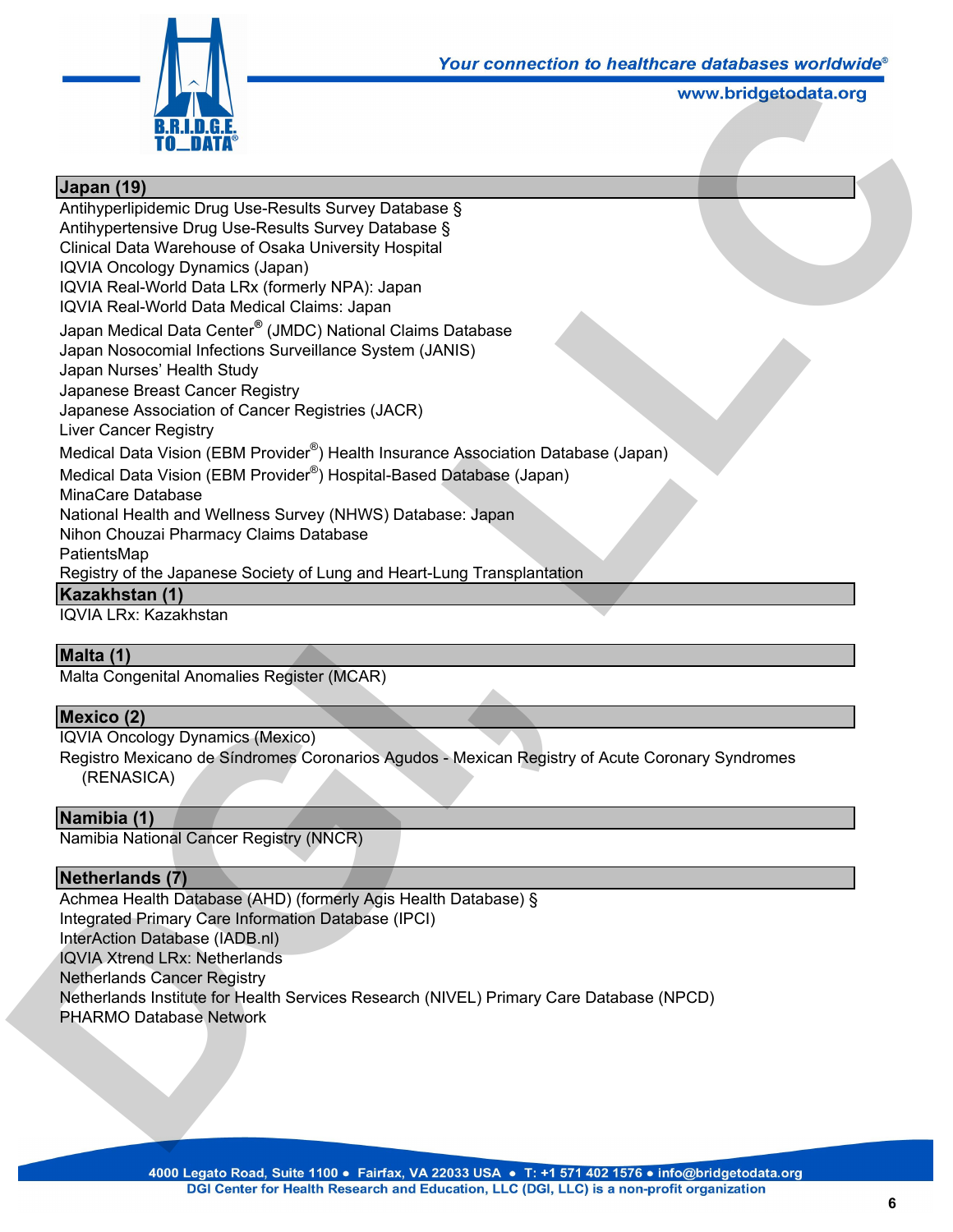

### **New Zealand (3)**

New Zealand Birth Defects Registry (NZBDR)

New Zealand Cancer Registry (NZCR)

New Zealand Mortality Collection (MORT)

## **Nigeria (1)**

Nigerian National System of Cancer Registries (NSCR)

#### **Norway (3)**

Cancer Registry of Norway (CRN) Medical Birth Registry of Norway Norwegian Prescription Database (NorPD)

#### **Poland (2)**

IQVIA Real-World Data Hospital: Poland IQVIA Real-World Data Longitudinal Rx (LRx): Poland

#### **Portugal (2)**

IQVIA Real-World Data Hospital HPD: Portugal IQVIA Real-World Data Hospital IASIST: Portugal

#### **Republic of Serbia (1)**

Serbian Pharmacovigilance Database

#### **Romania (1)**

IQVIA Oncology Dynamics (Romania)

# **Russian Federation (2)**

IQVIA LRx: Russian Federation National Health and Wellness Survey (NHWS) Database: Russia

#### **Saudi Arabia (1)**

IQVIA Oncology Dynamics (Saudi Arabia)

#### **Singapore (5)**

Pan-Asian Resuscitation Outcomes Study (PAROS) Singapore Cancer Registry \*\* Singapore Myocardial Infarction Registry \*\* Singapore Renal Registry (SRR) \*\* Singapore Stroke Registry \*\*

#### **South Korea (5)**

Health Insurance Review & Assessment Service (HIRA) Database IMS LifeLink™ Longitudinal Rx (LRx) Database: S. Korea § IQVIA Oncology Dynamics (South Korea) Korea National Cancer Incidence Database (KNCI DB) National Health and Wellness Survey (NHWS) Database: South Korea **Romania (1)**<br>
IQVIA Oncology Dynamics (Romania)<br> **Russian Federation (2)**<br>
IQVIA LRx: Russian Federation<br>
National Health and Wellness Survey (NHWS) Database: Russia<br> **Saudi Arabia (1)**<br>
IQVIA Oncology Dynamics (Saudi Ara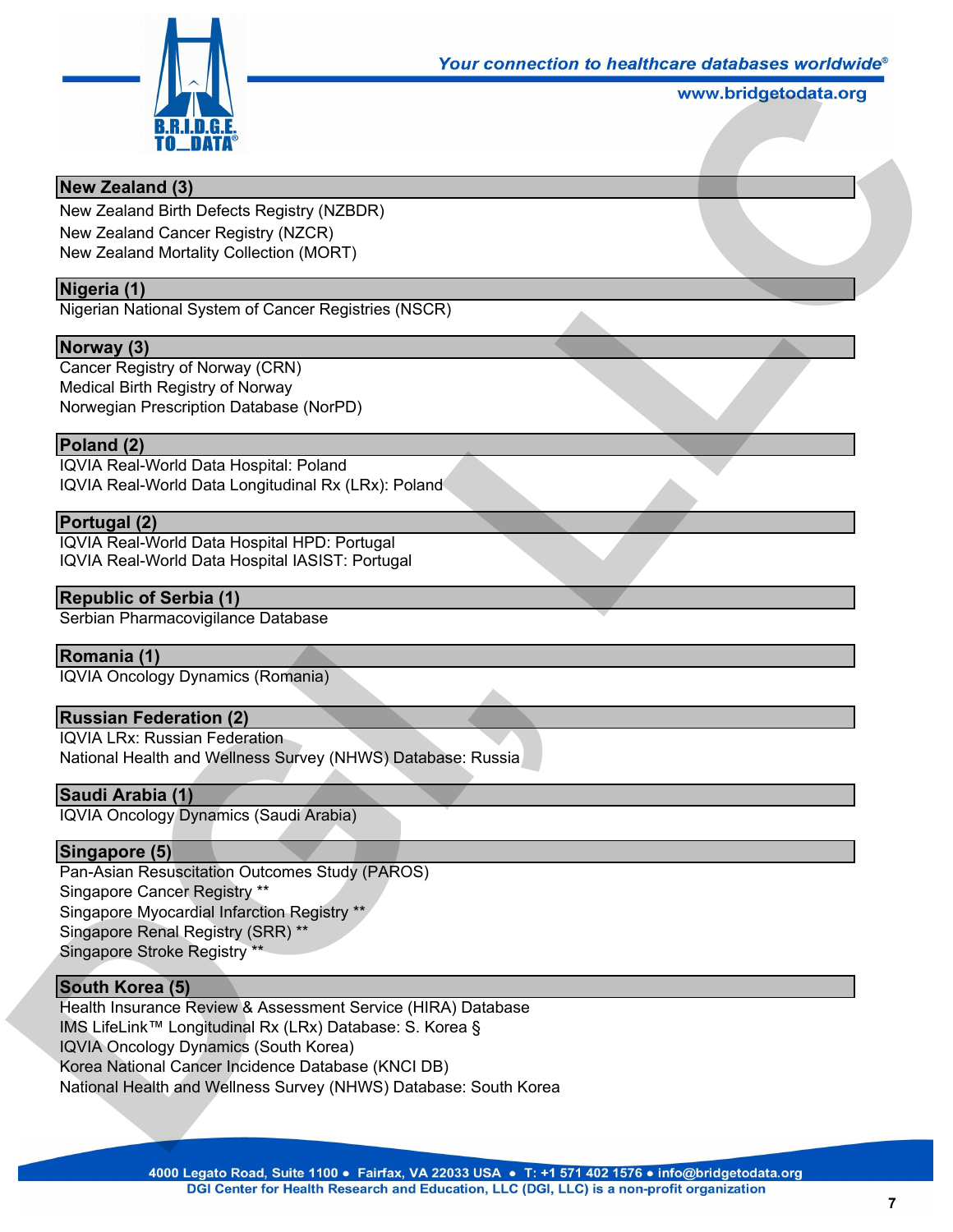

# **Spain (11)**

BIFAP (Database for Pharmacoepidemiological Research in Primary Care / Base de datos para la Investigacion Farmacoepidemiologica en Atencion Primaria) BIOBADADERM (Spanish registry of systemic therapy in psoriasis) Estudio Colaborativo Español de Malformaciones Congénitas - Spanish Collaborative Study of Congenital Malformations (ECEMC) FEDRA (Farmacovigilancia Espanola Datos de Reacciones Adversas / Spanish Pharmacovigilance Data of Adverse Reactions) IQVIA Oncology Dynamics (Spain) IQVIA Real-World Data EMR: Spain [CSD Longitudinal Patient Database: Spain] IQVIA Real-World Data Hospital IASIST: Spain IQVIA Real-World Data Longitudinal Rx (LRx): Spain § National Health and Wellness Survey (NHWS) Database: Spain National Rare Diseases Registry [Registro Nacional de Enfermedades Raras] SIDIAP (The Information System for the Development of Research in Primary Care) (Spain) **Land Connection to healthcare dialoguses worntwide**<br>
WWW.bridgetodata.org<br>
Arch in Primaria)<br>
(in psoriasis)<br>
Jenimaria)<br>
(in psoriasis)<br>
Explored Scharian Collaborative Study of Congenital<br>
Il Patient Database: Spain]<br>
S

# **Sweden (12)**

BIG3 (Sweden) Dental Health Register of Sweden IMS LifeLink™ Clinical Evidence Based Prescription Analysis (CEBRxA) Database § IQVIA Swedish Prescription Registry - LRx RIKS-Stroke Register Swedish Cancer Registry Swedish Cause of Death Register Swedish Drug Information System (SweDIS) § Swedish Medical Birth Register Swedish National Patient Register Swedish Prescribed Drug Register VigiBase (WHO Adverse Drug Report (ADR) database) Swedish Cause of Death Register<br>
Swedish Drug Information System (SweDIS) §<br>
Swedish Nedical Birth Register<br>
Swedish National Patient Register<br>
Swedish Prescribed Drug Register<br>
VigiBase (WHO Adverse Drug Report (ADR) data

### **Switzerland (1)**

IQVIA Real-World Data Longitudinal Rx (LRx): Switzerland

# **Taiwan (4)**

National Health and Wellness Survey (NHWS) Database: Taiwan QuintilesIMS Real-World Data Oncology Cross-Sectional Survey: Taiwan [IMS Oncology Analyzer] § Taiwan Cancer Registry Taiwan National Health Insurance Research Database

#### **Ukraine (2)**

Hospital-based Cancer Registry (HBCR), National Institute of Cancer National Cancer Registry of Ukraine

### **United Arab Emirates (1)**

IQVIA Real-World Data Medical Claims: United Arab Emirates (Dubai)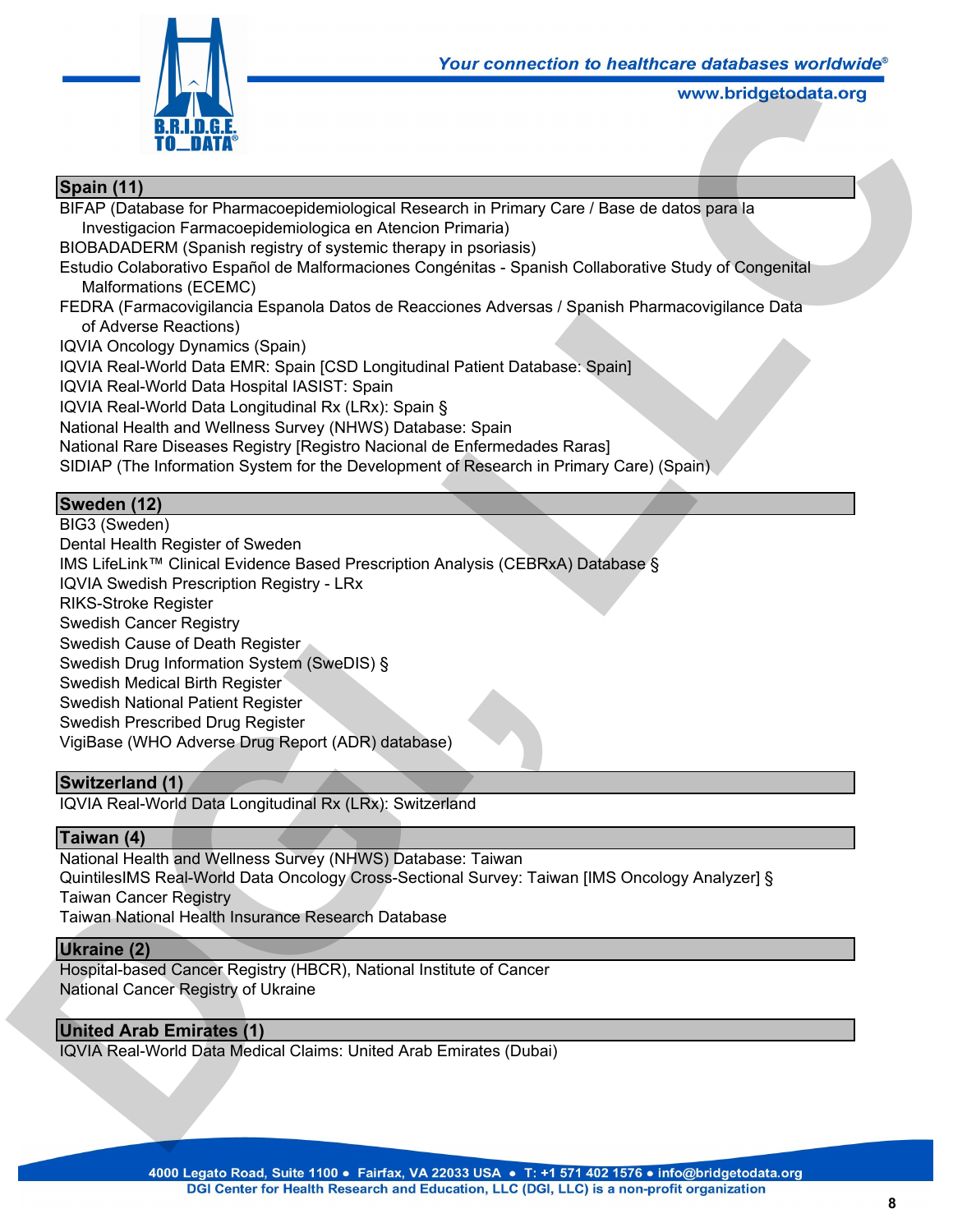

### **United Kingdom (27)**

British and Irish Network of Congenital Anomaly Researchers (BINOCAR) Cleft Registry and Audit NEtwork (CRANE) Database Clinical Practice Research Datalink (CPRD) (formerly General Practice Research Database - GPRD) Congenital Anomaly Register and Information Service for Wales (CARIS) Congenital Anomaly Register for Oxfordshire, Berkshire and Buckinghamshire (CAROBB) Drug Safety Research Unit (DSRU) Research Database East Midlands & South Yorkshire Congenital Anomalies Register (EMSYCAR) European Registration of Congenital Anomalies (EUROCAT) Hospital Episode Statistics (HES) Database IQVIA Hospital Treatment Insights - England IQVIA Oncology Dynamics (United Kingdom) IQVIA Real-World Data EMR [QuintilesIMS LifeLink Disease Analyzer™]: United Kingdom IQVIA Real-World Data Longitudinal Rx (LRx): United Kingdom IQVIA Real-World Data Oncology Cross-Sectional Survey: United Kingdom § IQVIA Real-World Data Therapy Area Specific Database: Hospital Marketing Services Ltd. (HMSL) ISD (formerly PHS - Public Health Scotland) (United Kingdom) National Congenital Rubella Surveillance Programme National Down Syndrome Cytogenetic Register (NDSCR) National Health and Wellness Survey (NHWS) Database: United Kingdom Next Steps (formerly Longitudinal Study of Young People in England - LSYPE) Northern Congenital Abnormality Survey (NorCAS) The Primary Care Clinical Informatics Unit (PCCIU) Database South West Congenital Anomaly Register (SWCAR) Systemic Anti-Cancer Therapy Database (SACT) - United Kingdom \*\* The Health Improvement Network (THIN) UK Biobank Wessex Antenatally Detected Anomalies Register (WANDA) **Louise Connection to healticate databases worntwide**<br> **LACCONTER WARE WARE (SINOCAR)**<br> **LACCONTER SERVICARS**<br>
See and Buckinghamshire (CAROBB)<br>
see<br>
as Register (EMSYCAR)<br>
OCAT)<br>
<br>
<br> **LACCONTER SERVICARS**<br>
<br>
<br>
<br>
LACCONTS

# **USA (105)**

AACR Project Genomics Evidence Neoplasia Information Exchange (GENIE) Alaska Cancer Registry AnalytiCare Long Term Care (LTC) Data Anolinx Active Patient Network (AAPN) § Behavioral Risk Factor Surveillance System (BRFSS) The Cardiovascular Health Study (CHS) Cerner Enviza CancerMPact® Cerner Enviza EHR Database Cerner Enviza Epi Database® (USA) Cooperative Human Tissue Network (CHTN) CorEvitas Rheumatoid Arthritis (RA) Registry \*\* Coronary Artery Risk Development in Young Adults (CARDIA) Study \*\* Cost-Effectiveness Analysis (CEA) Registry COTA DaVita National EMR Dataset Department of Defense (DoD) Military Health Services (MHS) Electronic Health Records Database Drug Abuse Warning Network (DAWN) South West Congenital Anomaly Register (SWCAR)<br>
Systemic Anti-Cancer Therapy Database (SACT) - United Kingdom \*\*<br>
The Health Improvement Network (THIN)<br>
UK Biobank<br>
Wessex Antenatially Detected Anomalies Register (WANDA)<br>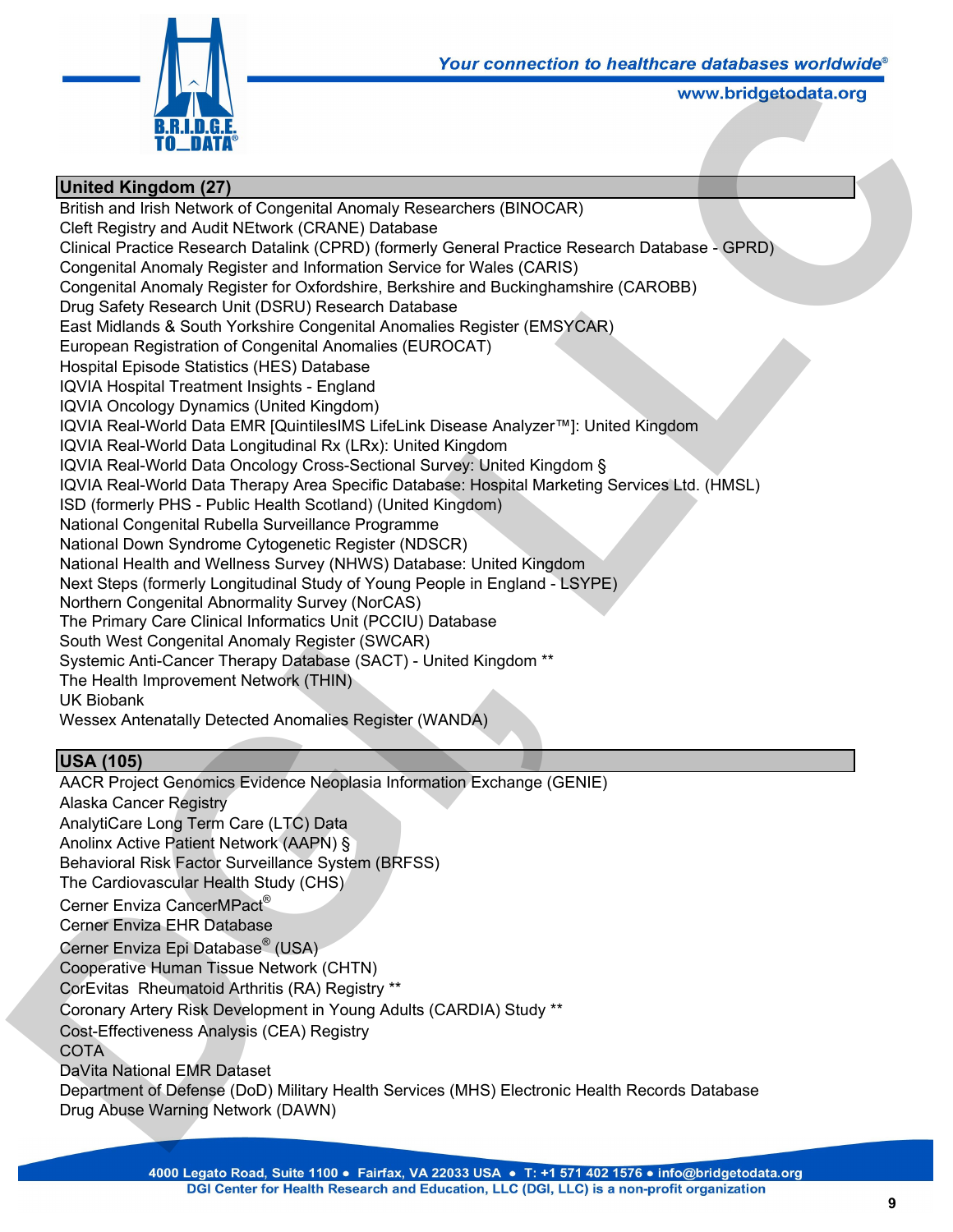

eMAX Health EMR Claims+ FDA Adverse Event Reporting System (FAERS) (formerly AERS) Flatiron RWE Data for Oncology Global Registry of Acute Coronary Events (GRACE) § Harvard Pilgrim Health Care HealthCore Integrated Research Database (HIRD) HealthCore Integrated Research Environment (HIRE) – Oncology Health Nutrition and Population Statistics (HNPS) Database IBM<sup>®</sup> MarketScan<sup>®</sup> Commercial Claims and Encounters IBM<sup>®</sup> MarketScan<sup>®</sup> Dental Database (USA) IBM<sup>®</sup> MarketScan<sup>®</sup> Hospital Drug Database IBM<sup>®</sup> MarketScan<sup>®</sup> Medicaid Database IBM<sup>®</sup> MarketScan<sup>®</sup> Medicare Database IMPACT National Managed Care Benchmark Database § Inovalon Medical Outcomes Research for Effectiveness and Economics Registry (MORE2 Registry $^{\circledR})$  (USA) IntrinsiQ Database IQVIA PharMetrics Plus (USA) IQVIA Real-World Data EMR: USA [Ambulatory EMR Data] IQVIA Real-World Data Healthcare Information Assets: USA IQVIA Real-World Data Hospital: USA (QuintilesIMS LifeLink™: Hospital Charge Data Master (CDM) - USA) IQVIA Real-World Data Oncology EMR: USA Medical Expenditure Panel Survey (MEPS) Medi-Cal Paid Claims File Medicare \*\* MediGuard (formerly iGuard) MedMining (formerly Geisinger) § Multiple Risk Factor Intervention Trial (MRFIT) National Ambulatory Medical Care Survey (NAMCS) National Amyotrophic Lateral Sclerosis (ALS) Registry National Birth Defects Prevention Network (NBDPN) \*\* National Death Index (NDI) National Disease and Therapeutic Index (NDTI) National Electronic Injury Surveillance System (NEISS) National Epidemiologic Survey on Alcohol and Related Conditions (NESARC) National Health and Nutrition Examination Survey (NHANES) NHANES I Epidemiologic Followup Study (NHEFS) National Health Interview Survey (NHIS) National Health and Wellness Survey (NHWS) Database: USA National Home and Hospice Care Survey (NHHCS) National Hospital Ambulatory Medical Care Survey (NHAMCS) National Hospital Care Survey (NHCS) National Hospital Discharge Survey (NHDS) National Longitudinal Mortality Study (NLMS) National Longitudinal Study of Adolescent to Adult Health (Add Health) National Nursing Home Survey (NNHS) National Poison Data System (NPDS, formerly TESS) National Post-acute and Long-term Care Study (NPALS) (formerly NSLTCP) Medi-Cal Paid Claims File<br>
Medicare \*\*<br>
Medicare \*\*<br>
Medicare \*\*<br>
Medicare \*\*<br>
Medicare \*\*<br>
Medicare (Semissinger) §<br>
Multiple Risk Factor Intervention Trial (MRFIT)<br>
National Ambulatory Medical Care Survey (NAMCS)<br>
Nation Mour Connection to healthcare databases worntwide<br>
www.bridgetodata.org<br>
erly AERS)<br>
-<br>
Oncology<br>
abase<br>
rs<br>
and Economics Registry (MORE2 Registry<sup>®</sup>) (USA)<br>
Data]<br>
3: USA<br>
MifeLink™: Hospital Charge Data Master (CDM) -